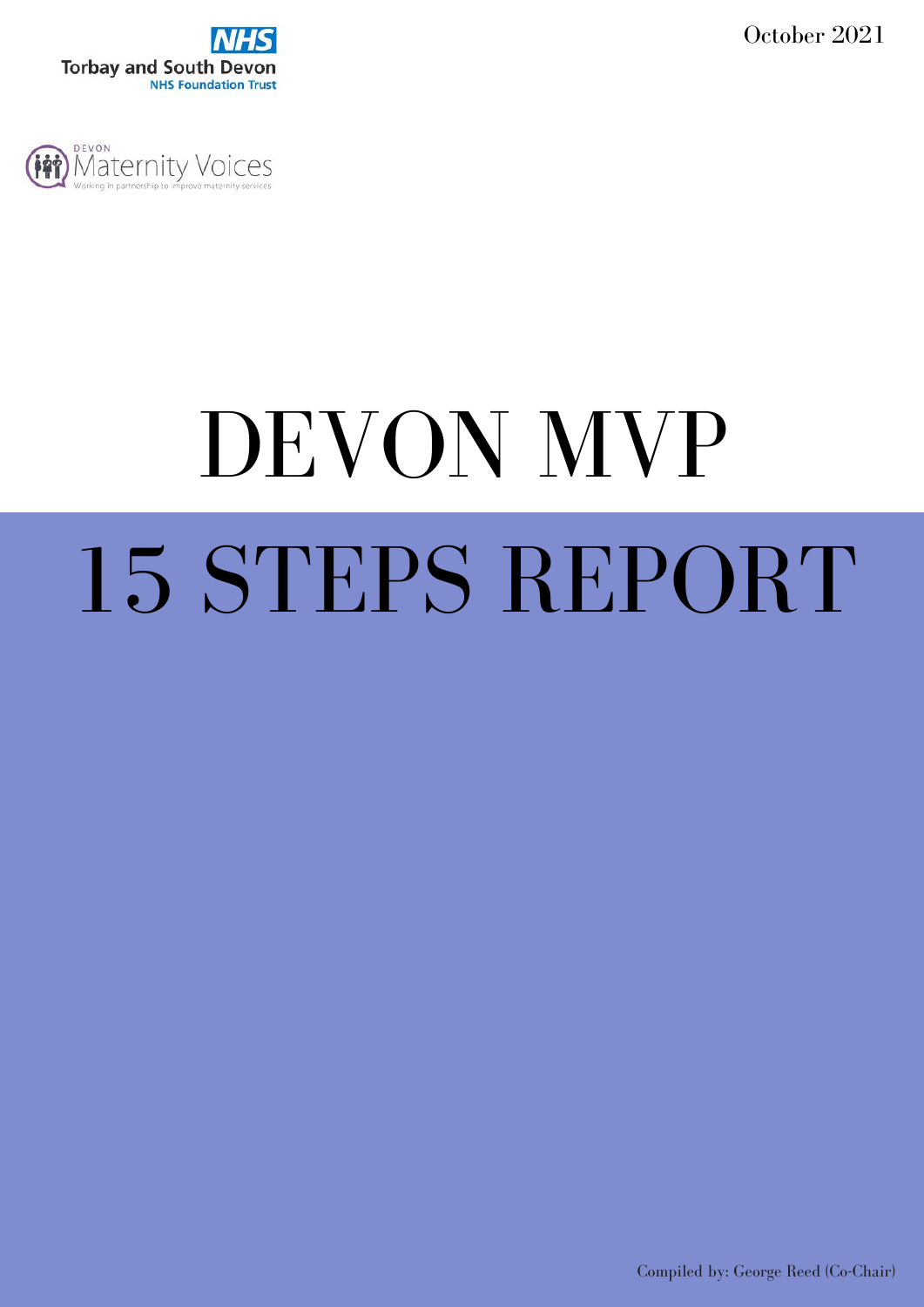# Contents

| Introduction: What is 15 Steps? 3 |                |
|-----------------------------------|----------------|
| What we did                       |                |
| Findings                          | $\overline{D}$ |
| Thank you                         | 14             |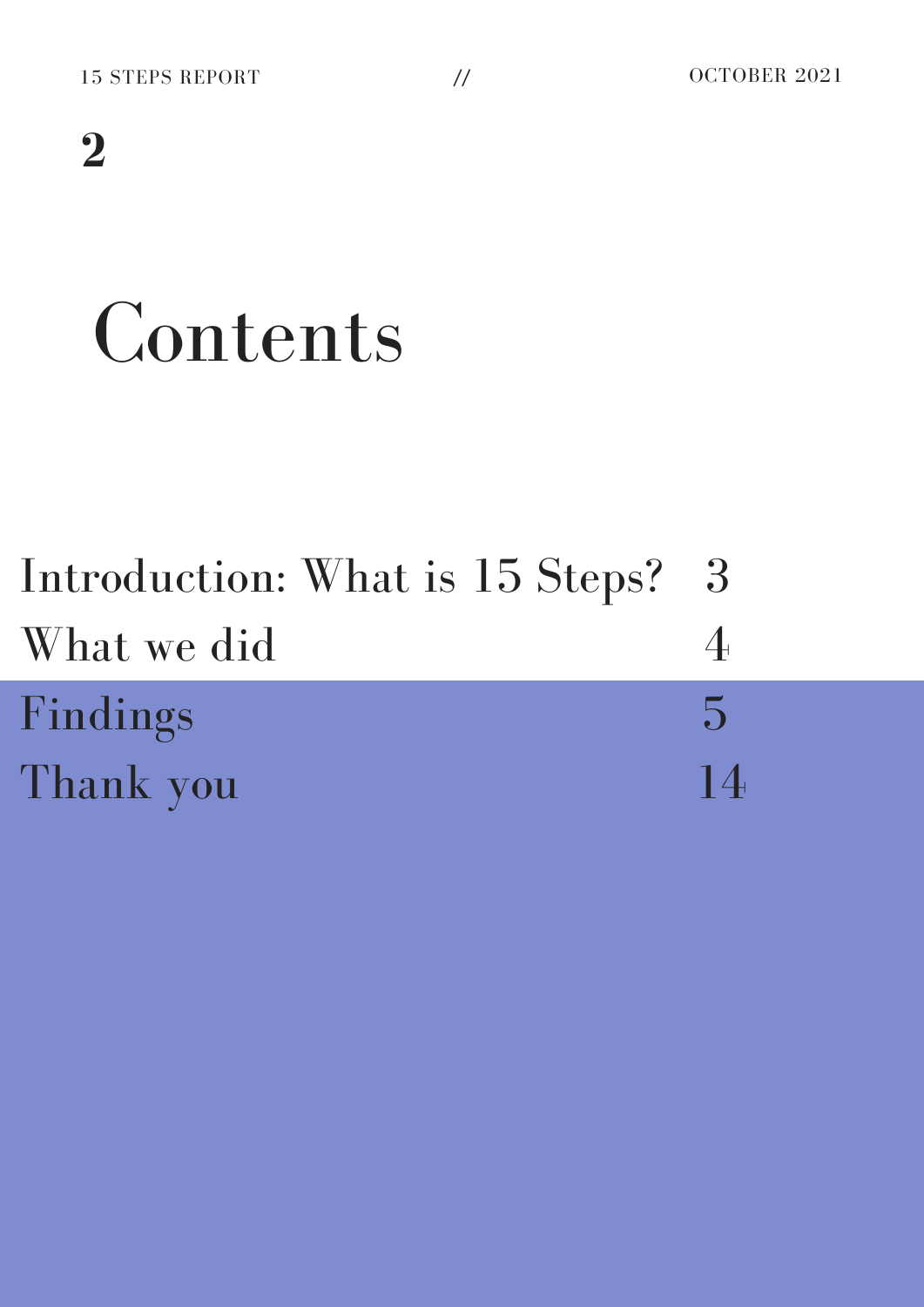### INTRODUCTION

### **What is 15 Steps?**

Based on the ethos of teamwork within MVPs, the 15 Steps toolkit is a method which looks at maternity services from the perspective of those who use them. It explores their first impressions of care, their surroundings and the overall experience across their maternity journey.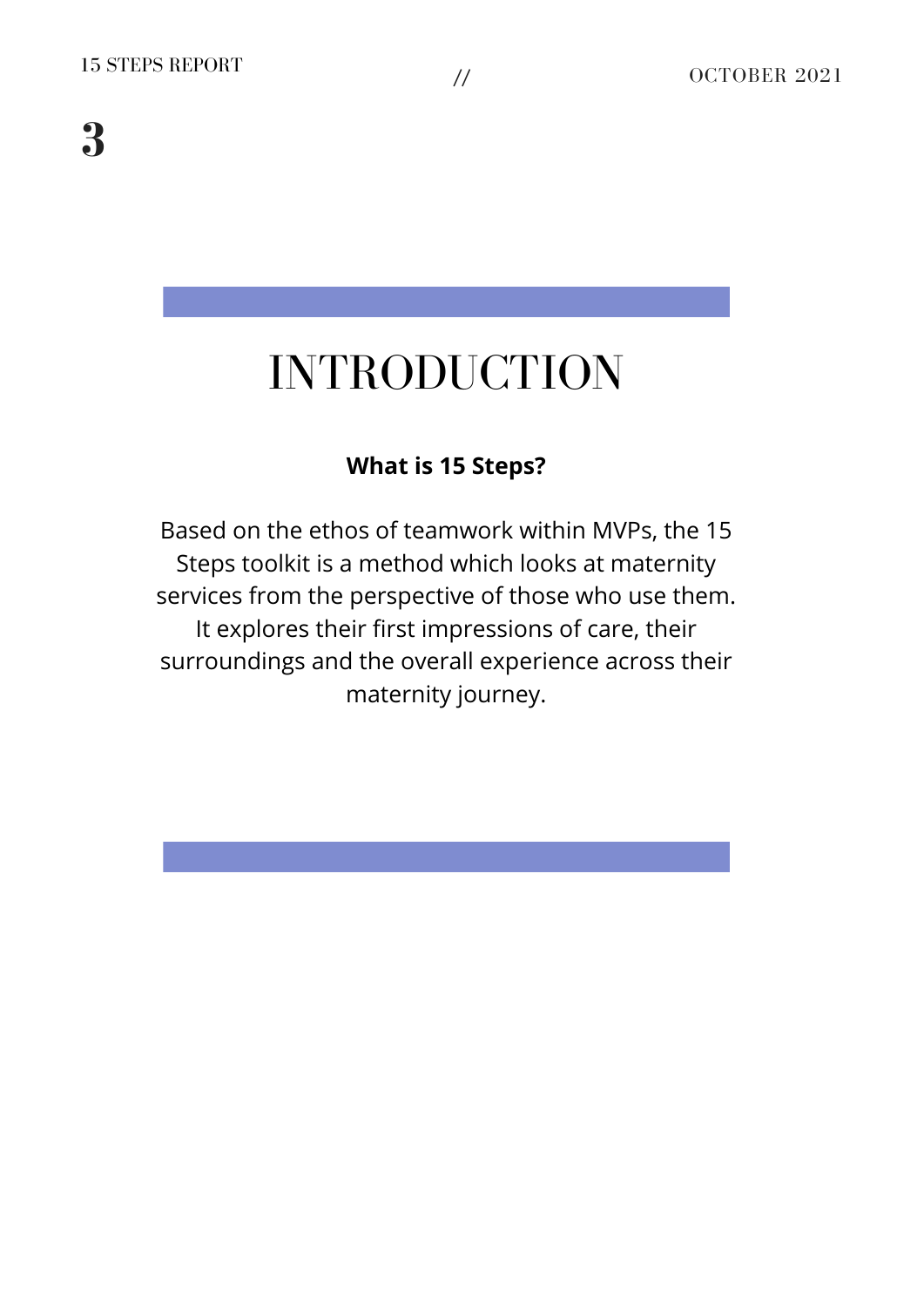### **WHAT WE DID**

On Wednesday 27th October 2021, Co-Chair - George Reed and three service users entered the Maternity Unit at Torbay and South Devon Healthcare Trust. A tour was provided by Matron, Rebecca Garside.

We visited the following areas of the trust:

- Delivery Suite
- Antental Clinic
- John Macpherson Ward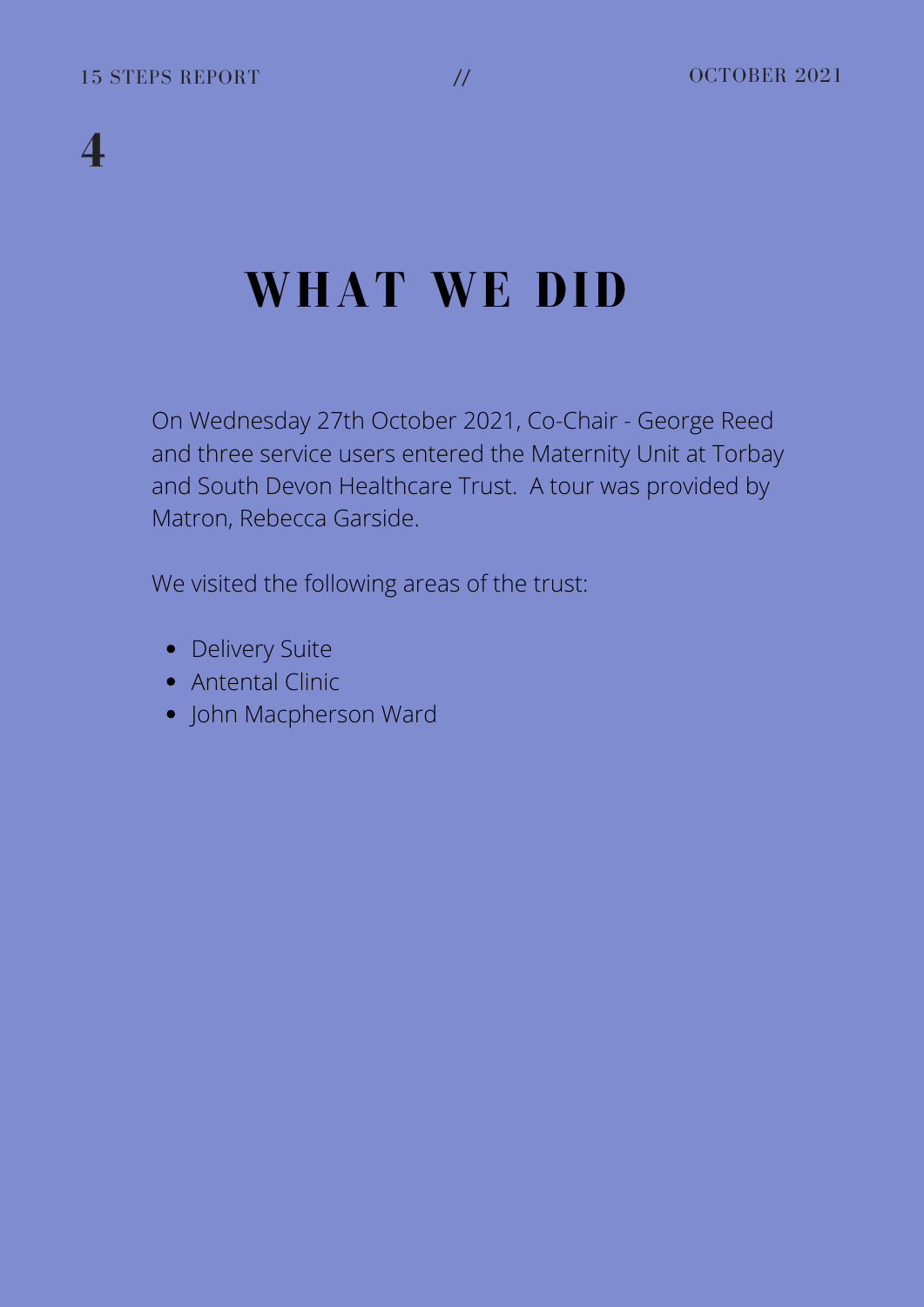### DELIVERY SUITE

Our experiences on delivery were friendly and welcoming. The ward was secure to enter and exit. Although busy, the midwife in charge introduced us to all of the staff that we could see around the reception area. All were keen to help us and share what they have on offer in the delivery suite. It was great to hear about all of the extra little touches that the team can provide women, birthing people and their partners however the accessibility and awareness of these is limited and some sort of more prominent display on what is available for women, birthing people and their partners would be advantageous. The service users suggested a list on the fridge in each room or some sort of sticker on maternity notes.

The rooms were nice and big with plenty of space and en-suite showers with seats in all rooms. All rooms were equipped with a fridge. Each delivery suite with the exception of 2 had a large mural on the wall which gave the rooms a bit of colour and would be great to complete in the remaining rooms. This aspect of aesthetics would be great applied throughout the unit.

While on delivery suite, a midwife was speaking to the group about post-birth reflections. All service users were in agreement that this was a fantastic service and something that should be promoted more to women, birthing people and their families.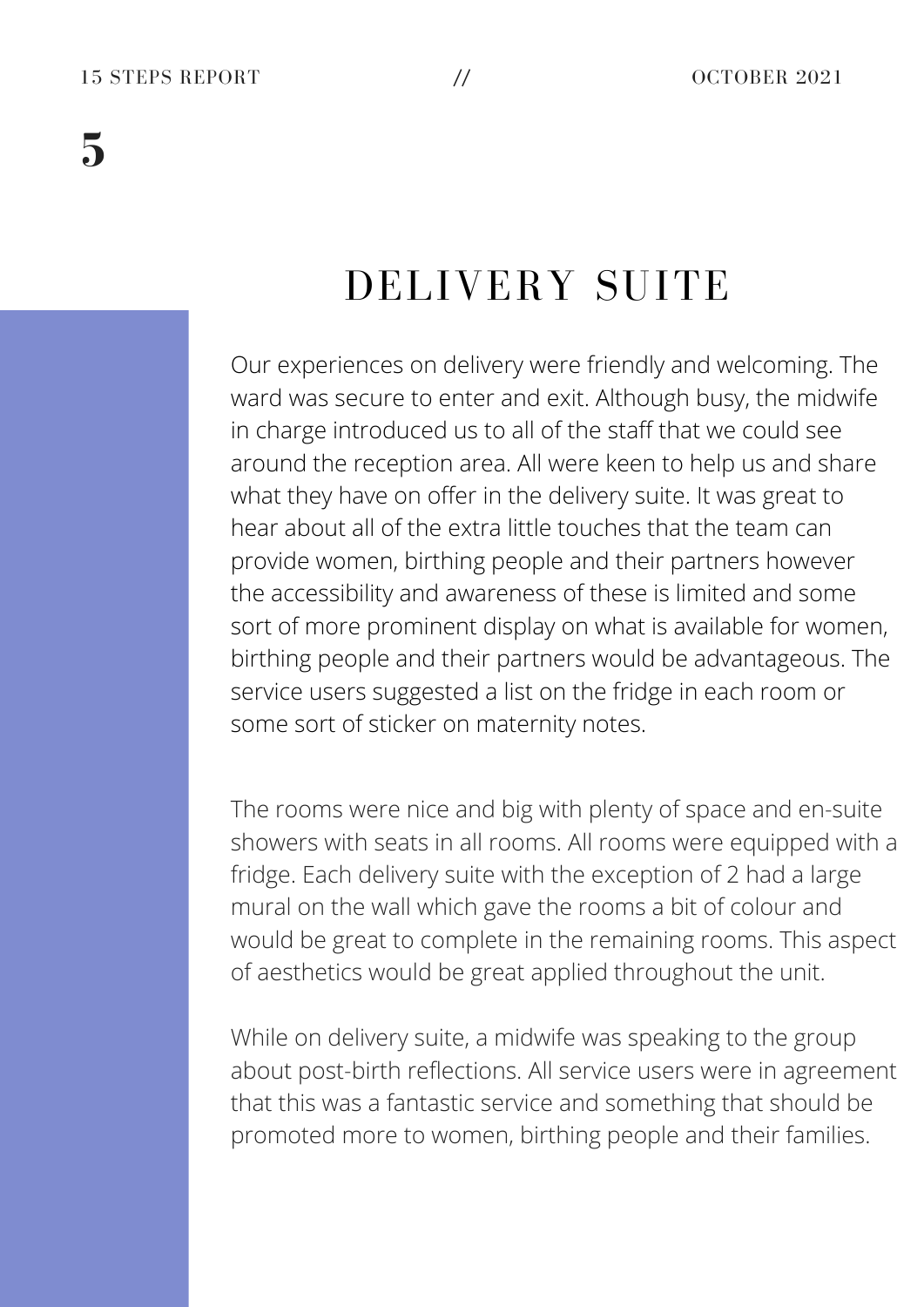### ANTENATAL CLINIC





When entering the Antenatal Clinic, the area was clean and tidy, bright and spacious with a quiet and calm atmosphere. The team felt acknowledged and welcomed. The way in which visual information was displayed was quite disjointed with posters seemingly dotted everywhere with no organisation. The service users felt the walls were overtaken with COVID information dominating the information for parents to see whilst waiting. All the service users agreed that the use of notice boards in this area would help to tidy up the walls and focus attention to specific pieces of information. Suggestions for themed noticeboards included screening, feeding, MVP/Quality, and COVID. There were some better examples of visual displays in the noticeboards in the assessment area which showed specific topics, however it was noted that the breastfeeding board was entitled 'Breast feeding during covid' and questions were raised as to whether this could be covered on a general 'Breastfeeding' board.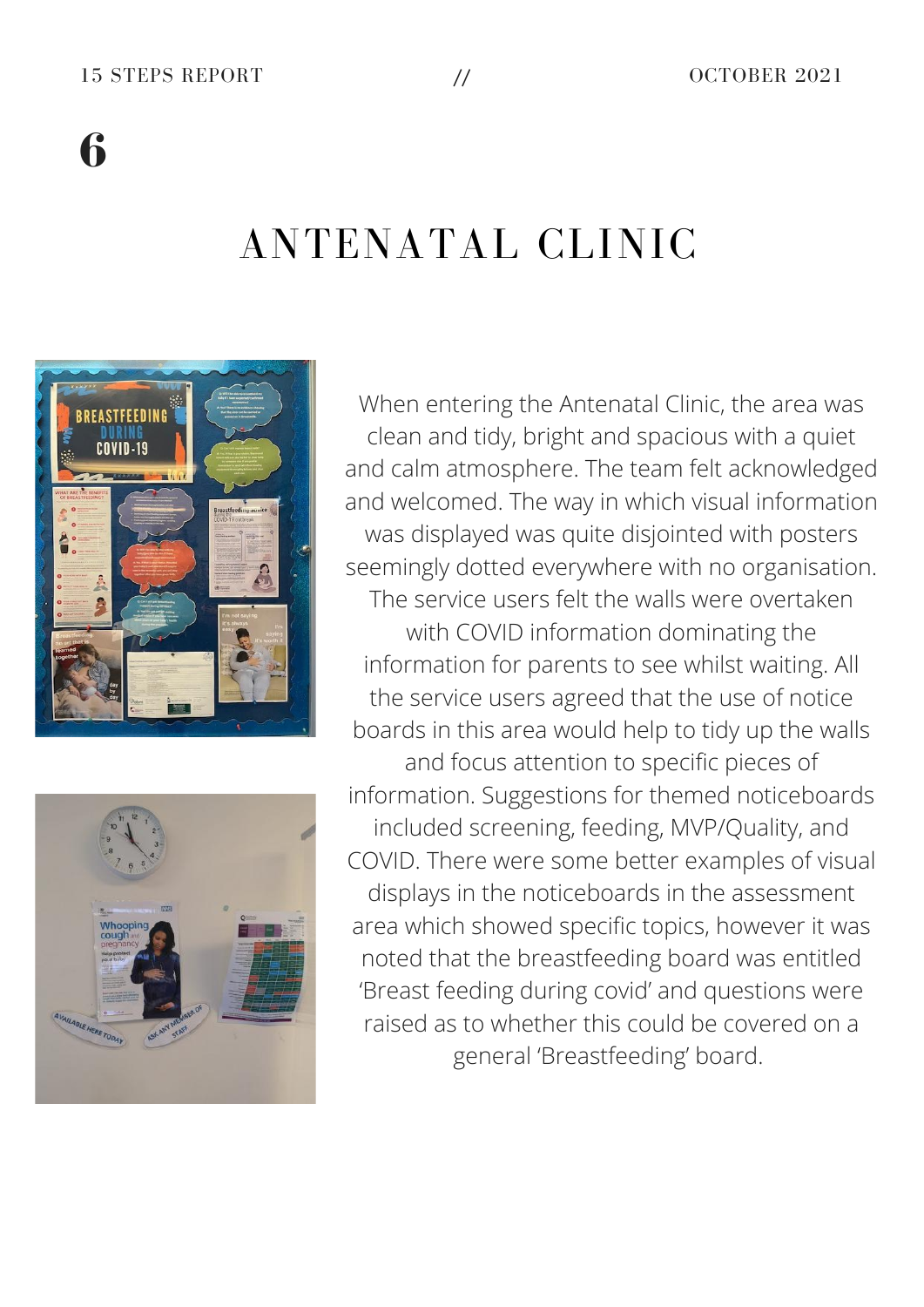### 15 STEPS REPORT // OCTOBER 2021

### **7**

I

The staff photo board was a concept that all service users really liked so women, birthing people and their partners knew who would be looking after them. However, the board in the antenatal clinic was empty. If this is something that cannot be addressed, then it is suggested that the board is removed and replaced with a noticeboard for information or a leaflet holder. The leaflets in both waiting areas were untidily displayed on tables which made the information overwhelming and somewhat inaccessible . There were a small box of down syndrome leaflets on the pictured table and one screening poster - it was noted that more positive information regarding screening and down syndrome on display in noticeboards and the TV screen in the waiting area would be useful for service users, particularly resources from Positive About Down Syndrome would be welcomed.



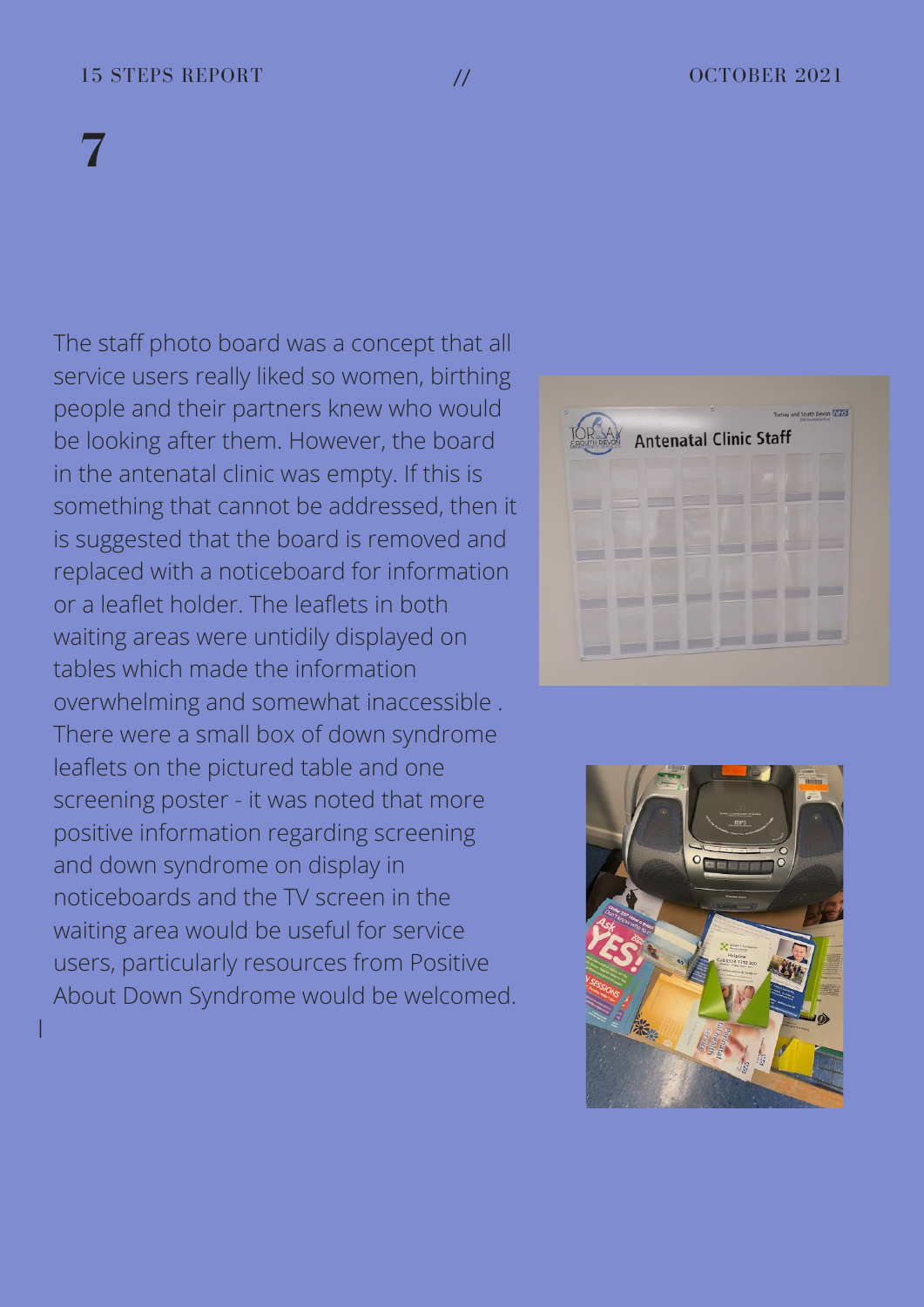### 15 STEPS REPORT // OCTOBER 2021

**8**



The TV Screen at the front of the waiting area was positively commented on by all service users. It would be great if this could be diversified and perhaps some research around what service users want to see would be useful for making the best use of this resource. The position of the TV on the back wall was questionable as none of the seating within the waiting area faces the screen, suggestions were made to move the TV or rearrange seating to make use of this screen. All the service users liked the radios in waiting rooms which helped to make the room feel relaxed and welcoming. All service users commented on how horrible it is to sit in a silent waiting room, so the background noise was welcomed.



It was nice to see achievements of the staff/unit displayed, however the most recent certificate would look more professional that the same certificate displayed from multiple years.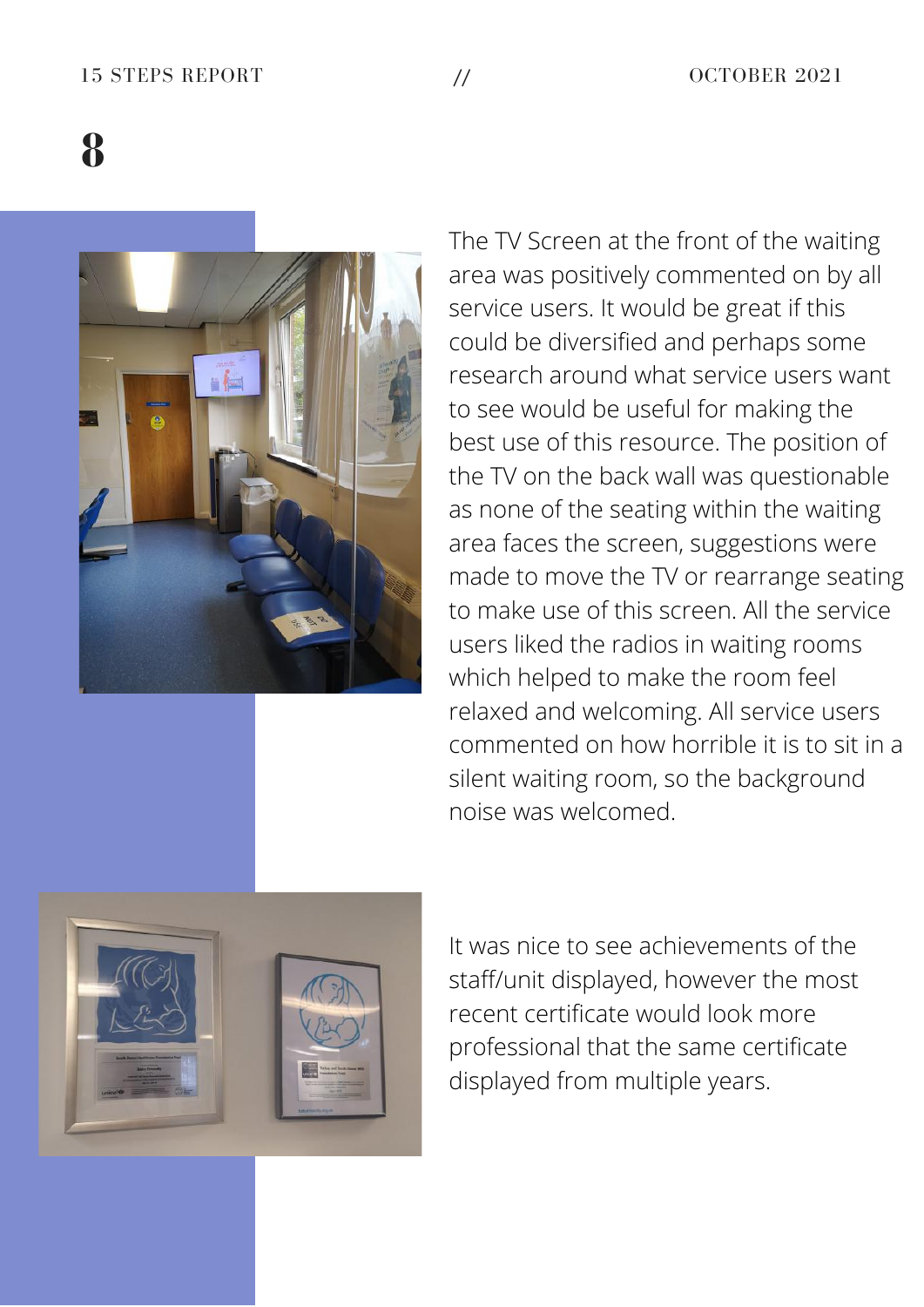### 15 STEPS REPORT // OCTOBER 2021

**9**



One service user pointed out the notice for Maternity Information Videos which was stuck to a table. All the service users agreed this is a fantastic resource, but it is not prominently displayed to raise awareness with parents. It was suggested that placing a sticker or stapling a copy of the poster to a woman or birthing persons notes would be useful and a better display within the maternity unit would be beneficial to women and birthing people. When referring to down syndrome, it was observed that the maternity information videos refer to 'risk' and more appropriate terminology would be 'chance'.

The space throughout the antenatal clinic and assessment area was clean and felt safe and secure. The reception was clear, and staff were readily available to support. Use of the staff photo noticeboard would make it clearer to women, birthing people and their partners who was available to help them today and how to identify a senior level member of staff. Aesthetically the walls and ceilings need some TLC with chipped paintwork and discoloured ceiling tiles.

Staff were moving around quite a lot in this area and weren't always smiling or giving eye contact. Such a simple thing could make a big difference to someone who is feeling anxious about their appointment and eagerly watching activity.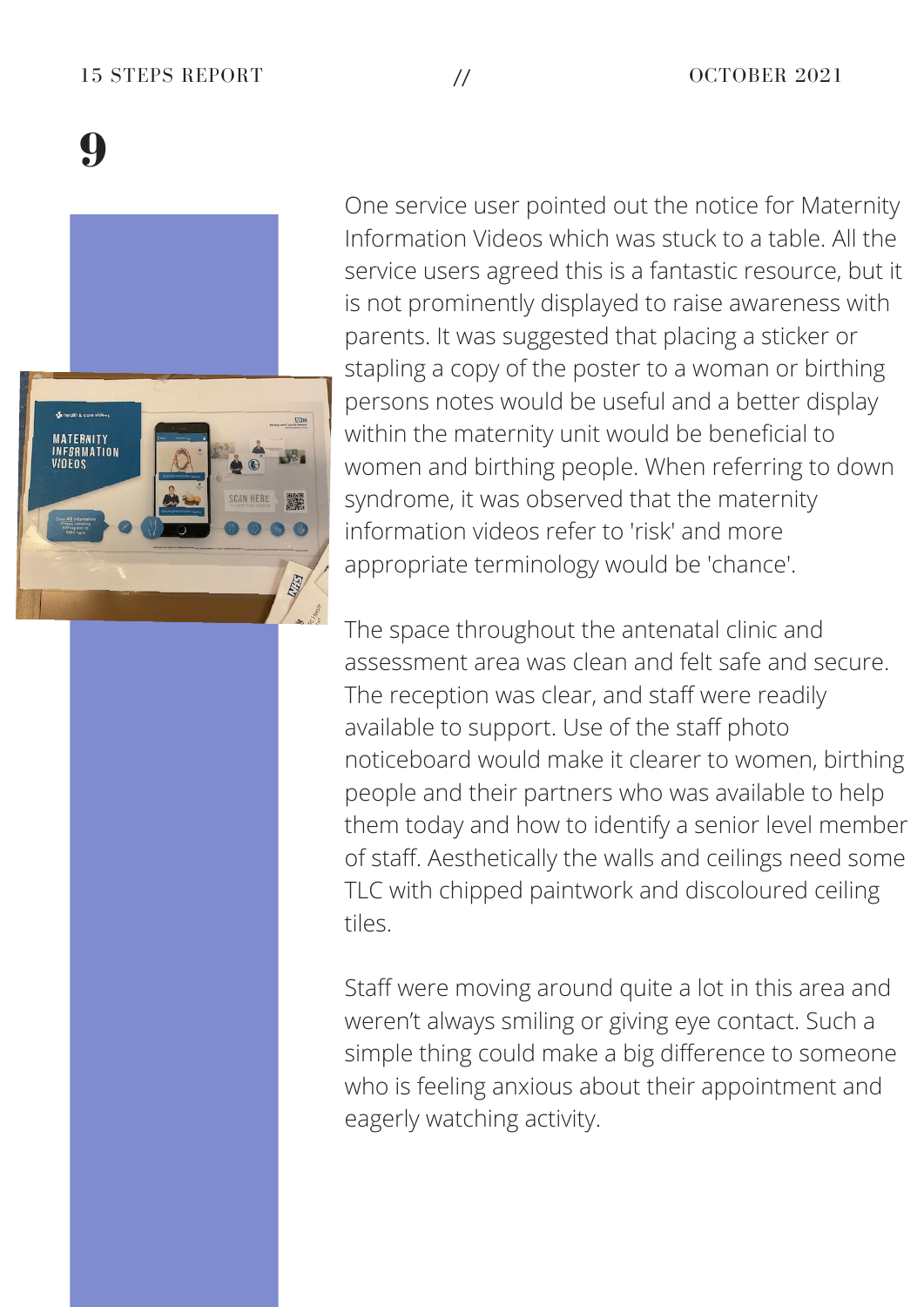## **10** JOHN MACPHERSON WARD

Initial impressions of the John Macpherson ward was overwhelming and cramped. The computer on wheels at the entrance to the ward took up a fair amount of the entrance space and it was suggested that if this had been moved it may have made the space feel less cramped and overwhelming. Further to this, there are a lot of thank you cards hanging around the screens surrounding reception – as much as this is nice, it adds to the overwhelming feeling felt when entering the ward. Some better display of these thank you cards (e.g. framed and hung on the wall or neatly displayed as a collage on a noticeboard) would allow for the cards to be seen and displayed, brighten up the corridors and reduce the cluttered feel at the entrance to the ward.

The security of the John Macpherson ward was good, so much so it was difficult to get in and out. One service user suggested 'Installing opportunities for people to give feedback there and then would be great. A display or small postbox with cards for people to complete to give feedback provides an opportunity to capture people's opinions whilst they are still fresh.' An MVP postbox could be a great addition somewhere in the maternity unit.

The ward was busy and again, not all staff gave eye contact or smiled when eye contact was made. This may seem a small thing to pick up on, but it makes a massive difference to how welcome you feel in a clinical setting.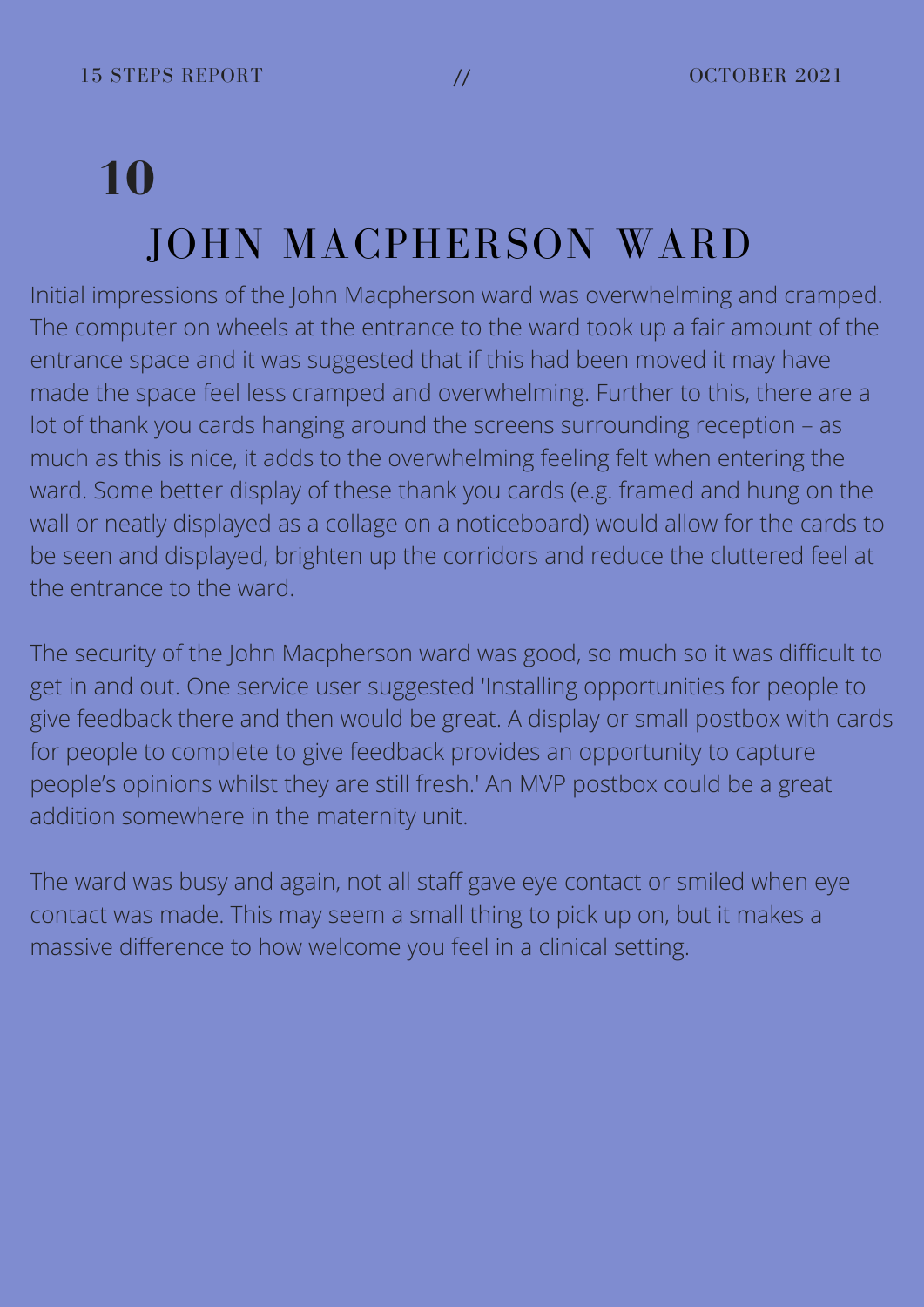The staff photo board was well filled on this ward and the full effect of how useful this board could be was felt by the service users. Uniform posters were helpful for parents to know who the are talking to and for maximum effect of these posters it may be useful to have them displayed in each bay.

John Macpherson Ward felt very clinical and bare, some colour in the bays would help them to feel much warmer and more welcoming at times when women, birthing people and their partners can feel isolated and overwhelmed. The bays were very clinical with nothing to look at but white walls or nothing to read whilst in bed/bay. One bay had nothing but a poster regarding contraception which although important it is not the only thing a new mum in that bay would want to see. Information about the maternity information videos and what to expect during the post-natal period might be useful for parents. Most parents will have their phone and there is a lot of informative videos that they could watch.

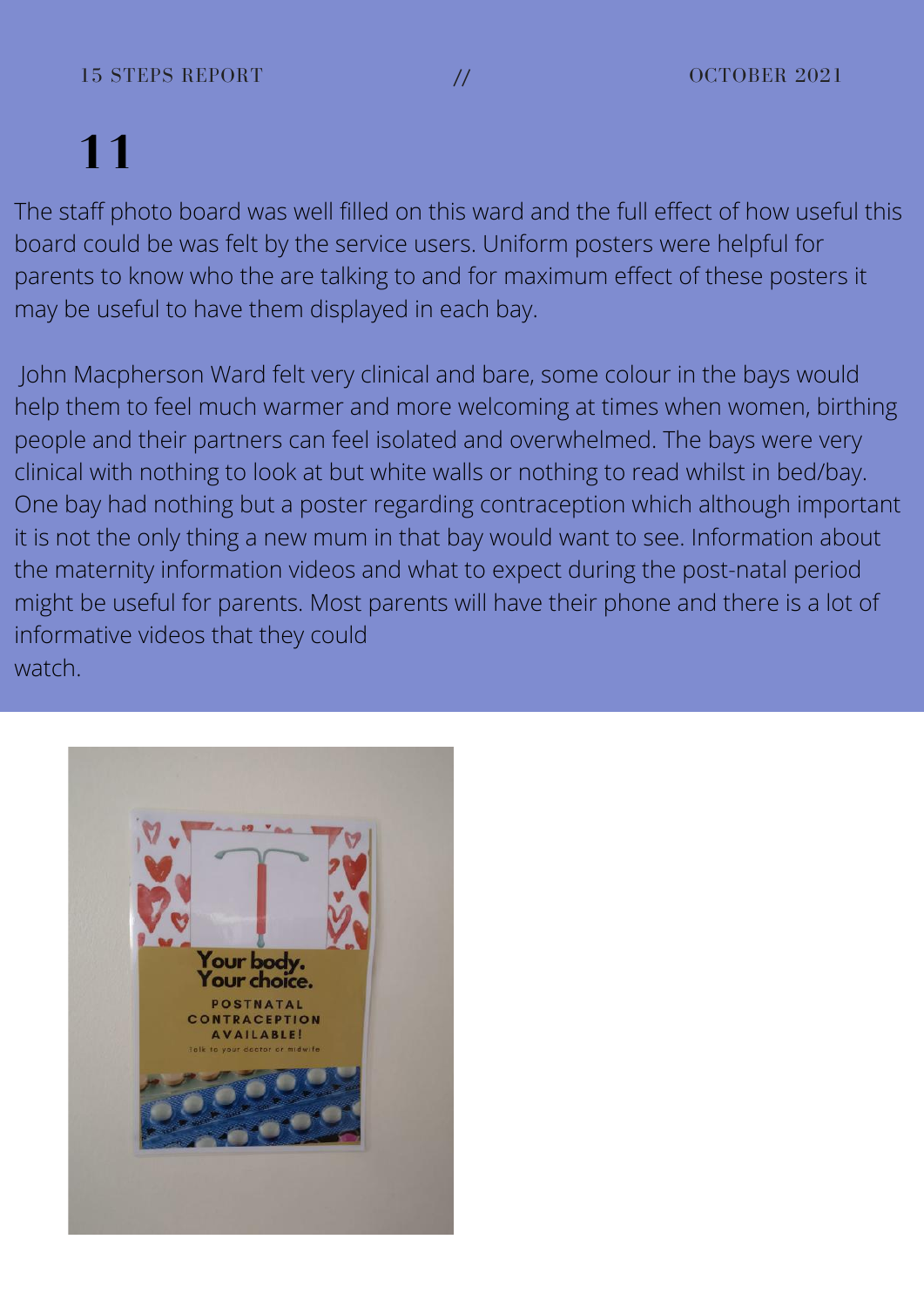More space is needed on the ward. The bays are cramped and do not provide enough space to feel welcome, safe and secure. It was also observed that there was a lot of equipment stored in corridoes which is overwhelming and can be scary. There was also food left out in the coridor. However, half the ward was empty and not in use. Further to more bays, a communal space for parents to go and have a cup of tea or just maybe have a chat with other new parents could be useful to combat the feelings of isolation that some parents could feel. This is something that has been fed back to Devon MVP in routes as well as 15 steps. Something like this could enrich the experience of patients and enable them to meet others in the ward, establish friendships and have time away from their bay.

Whilst on John Macpherson ward, one of the service users shared her poor recent experience of discharge after cesaerian and the group discussed that tailored discharge packs would be useful to those who have had different experiences of birth i,e. one for cesearian section, one for vaginal tears, one for breastfeeding etc.

There was a nice leaflet display on John Macpherson Ward, however there were discussions about how full the display was and how accessible it was. There were also no leaflets or information on Down Syndrome which parents need to be positively informed. A local support group, Living Down South, provide new parent bags for those who recieve a post-birth diagnosis of Down Syndrome which could be a useful resource for discharge.

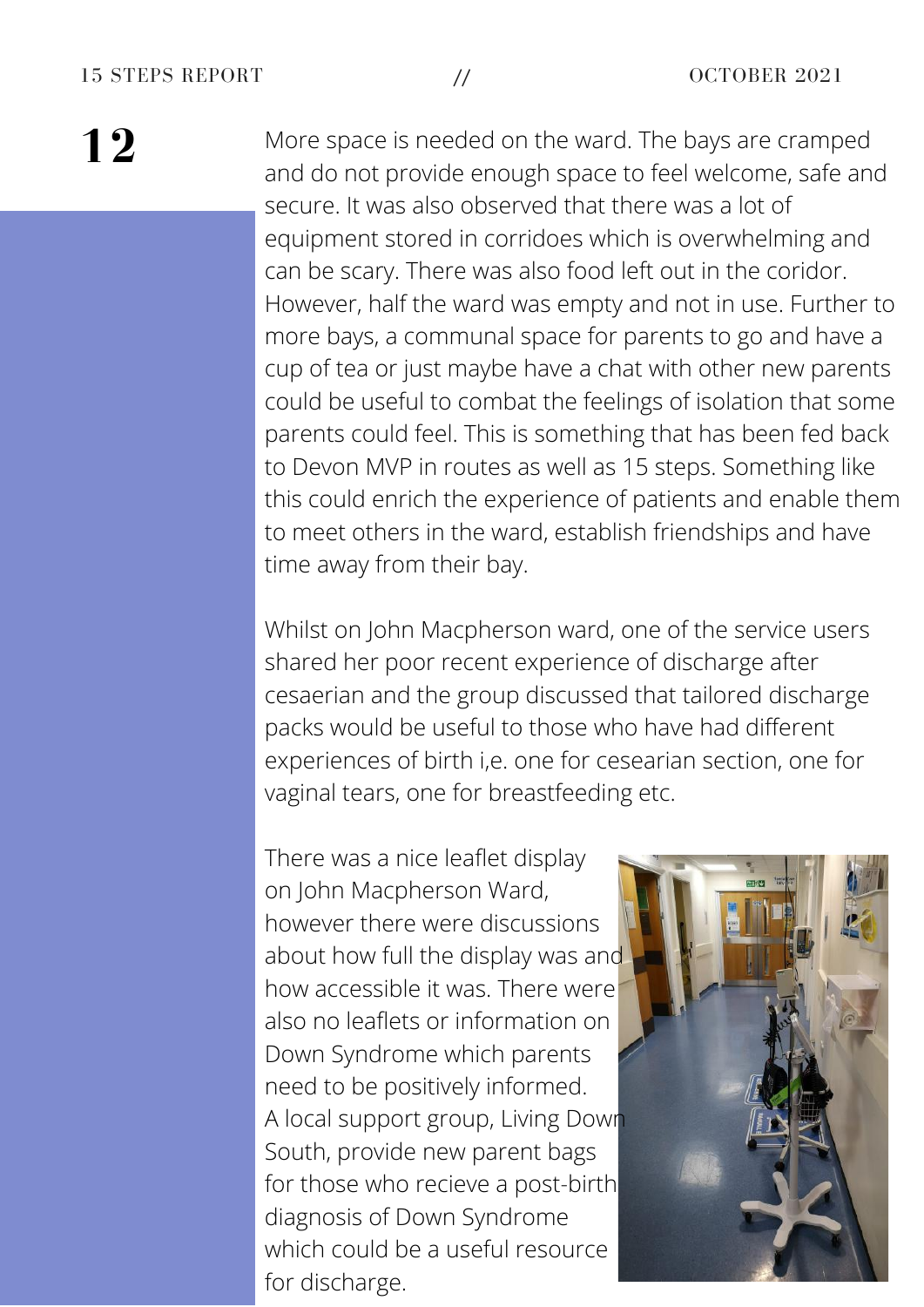### STAFF FACILITIES

All of the service users wanted to draw attention to the uninspiring facilities for staff. The staff toilet and changing area looks old and dull with damaged ceilings and paintwork. If we are expecting high quality care from midwives, they need an environment that is fit for purpose and enhances their wellbeing. Suggestions such as; coloured walls and inspirational displays in offices, perhaps some of the Thank You cards could be displayed in frames in these areas. The toilet and changing areas need complete refurbishment so that it is not run down and looking hazardous.